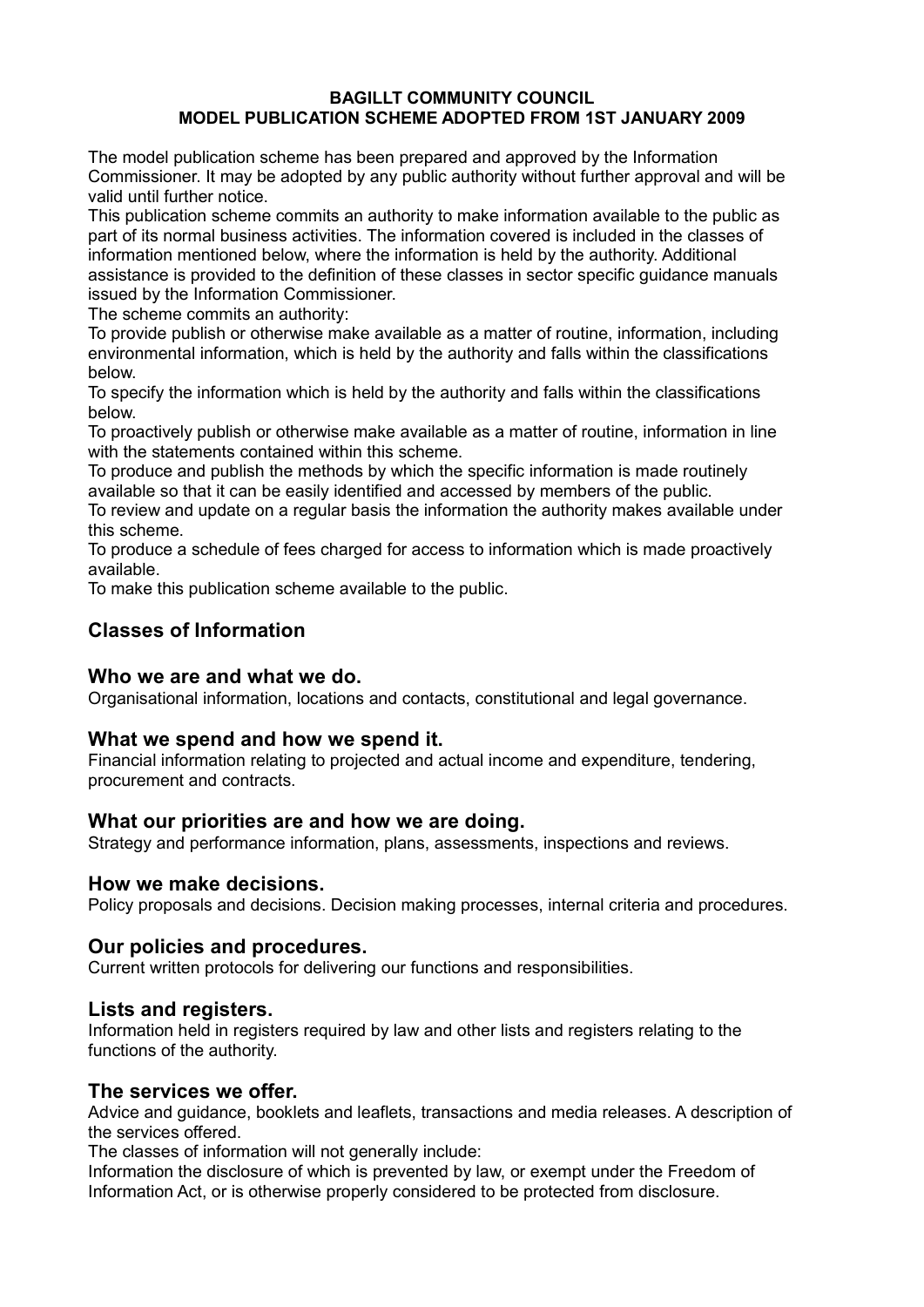Information in draft form.

Information that is no longer readily available as it is contained in files that have been placed in archive storage, or is difficult to access for similar reasons.

# **The method by which information published under this scheme will be made available.**

The authority will indicate clearly to the public what information is covered by this scheme and how it can be obtained.

Where it is within the capability of a public authority, information will be provided on a website. Where it is impractical to make information available on a website or when an individual does not wish to access the information by the website, a public authority will indicate how information can be obtained by other means and provide those means.

In exceptional circumstances some information may be available only by viewing in person. Where this manner is specified, contact details will be provided. An appointment to view the information will be arranged within a reasonable timescale.

Information will be provided in the language in which it is held or in such other language that is legally required. Where an authority is legally required to translate any information, it will do so.

Obligations under disability and discrimination legislation and other legislation to provide information in other forms and formats will be adhered to when providing information in accordance with this scheme.

# **Charges which may be made for information published under this scheme**

The purpose of this scheme is to make the maximum amount of information readily available at minimum inconvenience and cost to the public. Charges made by the authority for routinely published material will be justified and transparent and kept to a minimum.

Material which is published and kept on a website will be provided free of charge. Charges may be made for information subject to a charging regime specified by Parliament.

Charges may be made for actual disbursements incurred such as:

photocopying: postage and packing: the costs directly incurred as a result of viewing information

Charges may also be made for information provided under this scheme where they are legally authorised, they are all in the circumstances, including the general principles of the right of access to information held by public authorities, justified and are in accordance with a published schedule or schedules of fees which is readily available to the public.

If a charge is to be made, confirmation of payment due will be given before the information is provided. Payment may be requested prior to provision of the information.

## **Written requests**

Information held by a public authority that is not published under the scheme can be requested in writing, when its provision will be considered in accordance with the provisions of the Freedom of Information Act.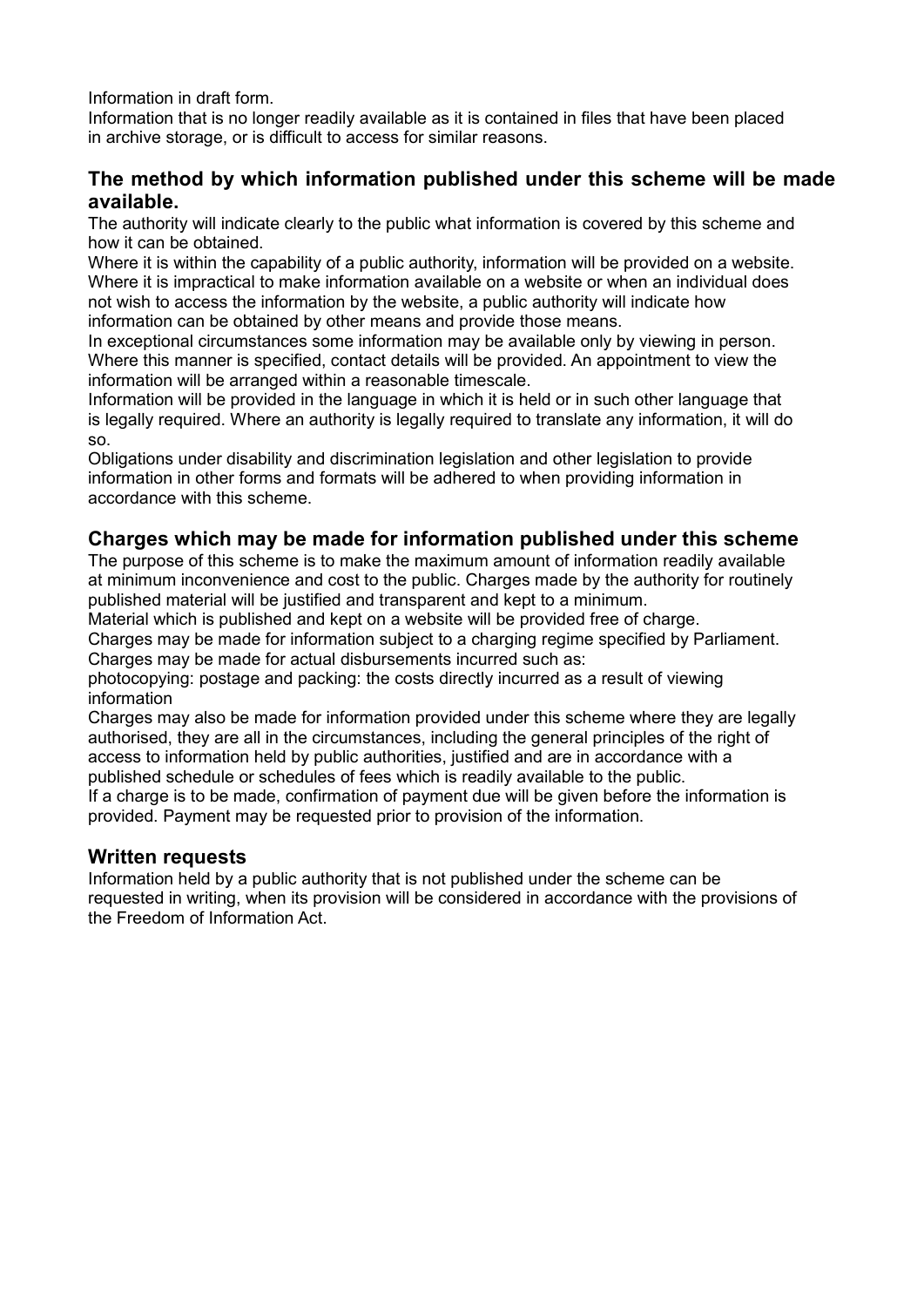## **INFORMATION AVAILABLE FROM BAGILLT COMMUNITY COUNCIL UNDER THE MODEL PUBLICATION SCHEME**

| Information to be published                                                                                                                                                                                                          | How the information can Cost<br>be obtained                   |                                |
|--------------------------------------------------------------------------------------------------------------------------------------------------------------------------------------------------------------------------------------|---------------------------------------------------------------|--------------------------------|
| Class 1 – Who we are and what we do<br>(Organisational information, structure, locations, contacts)<br>This will be current information only                                                                                         |                                                               |                                |
| Who's who on the Council and its Committees                                                                                                                                                                                          | Website or contact Clerk                                      | Free                           |
| Contact details for the Clerk and Council members                                                                                                                                                                                    | Website, contact Clerk or Free<br><b>Community Newsletter</b> |                                |
| Location of main Council office and accessibilty details                                                                                                                                                                             | Clerk's home address                                          | Free                           |
| <b>Staffing structure</b>                                                                                                                                                                                                            | Clerk only appointment                                        | Free                           |
|                                                                                                                                                                                                                                      |                                                               |                                |
| Class 2 – What we spend and how we spend it<br>(Financial information relating to projected and actual<br>income and expenditure, procurement, contracts and<br>financial audit)<br>Current and previous financial year as a minimum |                                                               |                                |
| Annual return form and report by auditor                                                                                                                                                                                             | Hard copy contact Clerk                                       | £1.00p                         |
| <b>Finalised budget</b>                                                                                                                                                                                                              | Hard copy contact Clerk                                       | 10p per<br>page                |
| Precept                                                                                                                                                                                                                              | Council January minutes,<br>website or contact Clerk          | Free                           |
| Borrowing approval letter                                                                                                                                                                                                            | Not Applicable                                                |                                |
| <b>Financial Standing Orders and Regulations</b>                                                                                                                                                                                     | Hard copy contact Clerk                                       | 10 <sub>p</sub><br>per<br>page |
| Grants given and received                                                                                                                                                                                                            | Council minutes, website Free<br>or contact Clerk             |                                |
| List of current contracts awarded and value of contract                                                                                                                                                                              | Hard copy contact Clerk                                       | Free                           |
| Members' allowances and expenses                                                                                                                                                                                                     | Hard copy contact Clerk                                       | Free                           |
|                                                                                                                                                                                                                                      |                                                               |                                |
|                                                                                                                                                                                                                                      |                                                               |                                |
| Class 3 – What our priorities are and how we<br>are doing<br>(Strategies and plans, performance indicators, audits,<br>inspections and reviews)                                                                                      |                                                               |                                |
| Parish Plan                                                                                                                                                                                                                          | Not Applicable                                                |                                |
| Annual Reoprt to Community meeting                                                                                                                                                                                                   | Not Applicable                                                |                                |
| <b>Quality Status</b>                                                                                                                                                                                                                | Not Applicable                                                |                                |
| Local Charters drawn up in accordance with DCLG Not Applicable<br>guidelines                                                                                                                                                         |                                                               |                                |
|                                                                                                                                                                                                                                      |                                                               |                                |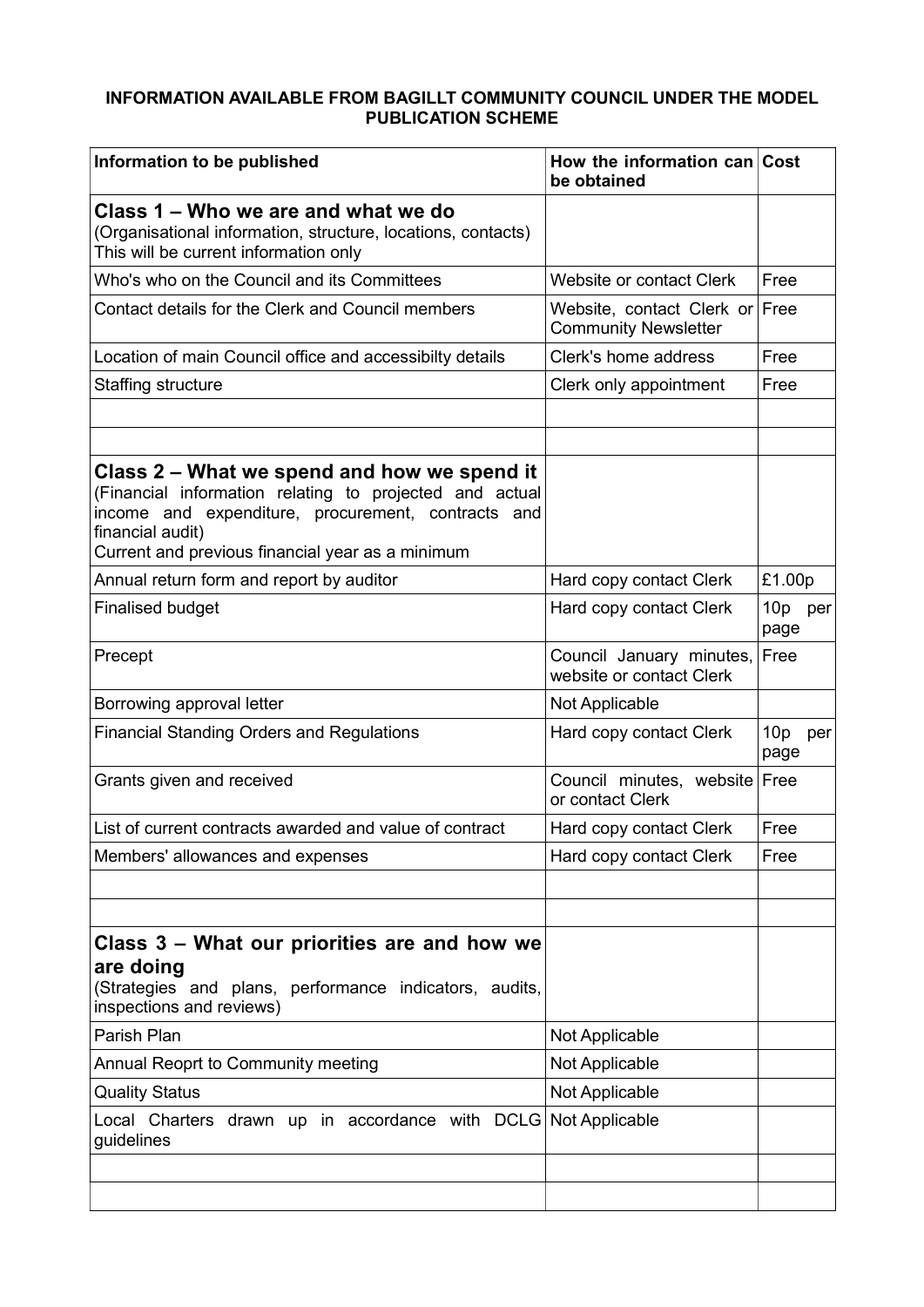| Class 4 – How we make decisions<br>(Decision making processes and records of decisions)<br>Current and previous year as a minimum                                                                                                                                                                                                                                                                                                                                                           |                                                    |                                |
|---------------------------------------------------------------------------------------------------------------------------------------------------------------------------------------------------------------------------------------------------------------------------------------------------------------------------------------------------------------------------------------------------------------------------------------------------------------------------------------------|----------------------------------------------------|--------------------------------|
| Timetable of meetings (Council and committees)                                                                                                                                                                                                                                                                                                                                                                                                                                              | Hard copy contact Clerk or Free<br>website         |                                |
| Agendas of meetings (as above)                                                                                                                                                                                                                                                                                                                                                                                                                                                              | Hard copy contact Clerk                            | Free                           |
| Minutes of meetings (as above) – nb this will exclude Hard copy contact Clerk or<br>information regarded as private to the meeting                                                                                                                                                                                                                                                                                                                                                          | website                                            | Free                           |
| Reports presented to Council meetings - nb this will Hard copy contact Clerk<br>exclude information regarded as private to the meeting                                                                                                                                                                                                                                                                                                                                                      |                                                    | Free                           |
| Responses to consultation papers                                                                                                                                                                                                                                                                                                                                                                                                                                                            | Hard copy contact Clerk                            | Free                           |
| Responses to planning applications                                                                                                                                                                                                                                                                                                                                                                                                                                                          | Council minutes - Website Free<br>or contact Clerk |                                |
| Bye laws                                                                                                                                                                                                                                                                                                                                                                                                                                                                                    | Not Applicable                                     |                                |
|                                                                                                                                                                                                                                                                                                                                                                                                                                                                                             |                                                    |                                |
| <b>Class 5 – Our policies and procedures</b><br>(Current written protocol, policies and precedures for<br>delivering our services and responsibilities)<br>Current information only                                                                                                                                                                                                                                                                                                         |                                                    |                                |
| Policies and precedures for the conduct of Council Hard copy contact Clerk<br>business<br>Procedural standing orders<br>Committee terms of reference<br>Delegated authority in respect of officers<br>Code of Conduct<br>Policy statements                                                                                                                                                                                                                                                  |                                                    | 10p<br>per<br>page             |
| Policies and procedures for the provision of services and Hard copy contact Clerk<br>about the employment of staff<br>Internal policies relating to the delivery of services<br>Equality and diversity policy<br>Health and safety policy<br>Recruitment policy (including current vacancies)<br>Policies and procedures for handling<br>requests<br>for<br>information<br>Complaints procedure (including those covering requests<br>for information and operating the publication scheme) |                                                    | 10 <sub>p</sub><br>per<br>page |
| Information security policy                                                                                                                                                                                                                                                                                                                                                                                                                                                                 | Not Applicable                                     |                                |
| (Records)<br>retention,<br><b>Records</b><br>policies<br>management<br>destruction and archive)                                                                                                                                                                                                                                                                                                                                                                                             | <b>Contact Clerk</b>                               | Free                           |
| Data protection policies                                                                                                                                                                                                                                                                                                                                                                                                                                                                    | <b>Contact Clerk</b>                               | 10p<br>per<br>page             |
| Schedule of charges                                                                                                                                                                                                                                                                                                                                                                                                                                                                         | <b>Contact Clerk</b>                               | Free                           |
|                                                                                                                                                                                                                                                                                                                                                                                                                                                                                             |                                                    |                                |
|                                                                                                                                                                                                                                                                                                                                                                                                                                                                                             |                                                    |                                |
|                                                                                                                                                                                                                                                                                                                                                                                                                                                                                             |                                                    |                                |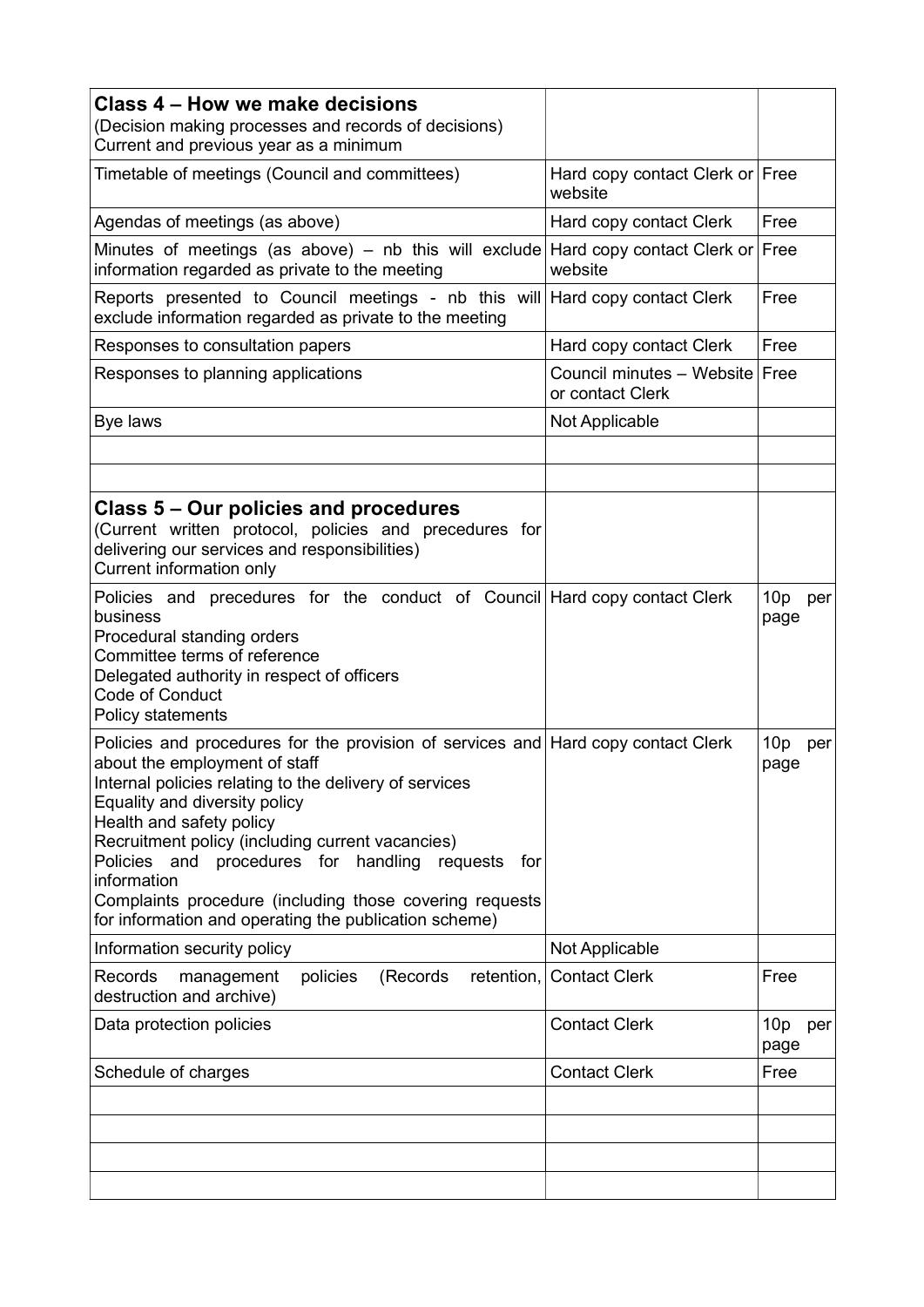| Class 6 – Lists and Registers<br>Currently maintained lists and registers only                                                                                                                            |                      |      |
|-----------------------------------------------------------------------------------------------------------------------------------------------------------------------------------------------------------|----------------------|------|
| Any publicly available register or list                                                                                                                                                                   | <b>Contact Clerk</b> | Free |
| <b>Assets Register</b>                                                                                                                                                                                    | <b>Contact Clerk</b> | Free |
| Disclosure Log                                                                                                                                                                                            | <b>Contact Clerk</b> | Free |
| Register of Members' interests                                                                                                                                                                            | <b>Contact Clerk</b> | Free |
| Register of Gifts and Hospitality                                                                                                                                                                         | <b>Contact Clerk</b> | Free |
|                                                                                                                                                                                                           |                      |      |
|                                                                                                                                                                                                           |                      |      |
| <b>Class 7 - The services we offer</b><br>(Information about the services we offer including leaflets,<br>guidance and newsletters produced for the public and<br>businesses)<br>Current information only |                      |      |
| Agency agreements                                                                                                                                                                                         | Not Applicable       |      |
| Allotments                                                                                                                                                                                                | Not Applicable       |      |
| financial<br>Applications<br>assistance<br>from<br>for<br>organisations                                                                                                                                   | local Contact Clerk  | Free |
| A summary of services for which the Council is entitled to Not Applicable<br>recover a fee, together with those fees.                                                                                     |                      |      |
| Burial Grounds and closed churchyards                                                                                                                                                                     | Not Applicable       |      |
| <b>Bus shelters</b>                                                                                                                                                                                       | <b>Contact Clerk</b> | Free |
| Christmas Lighting                                                                                                                                                                                        | <b>Contact Clerk</b> | Free |
| Community awards                                                                                                                                                                                          | <b>Contact Clerk</b> | Free |
| <b>Community Caretaker</b>                                                                                                                                                                                | <b>Contact Clerk</b> | Free |
| Community centres and village halls                                                                                                                                                                       | Not Applicable       |      |
| <b>Community Newsletter</b>                                                                                                                                                                               | <b>Contact Clerk</b> | Free |
| Lighting                                                                                                                                                                                                  | Not Applicable       |      |
| Litter bins                                                                                                                                                                                               | <b>Contact Clerk</b> | Free |
| <b>Markets</b>                                                                                                                                                                                            | Not Applicable       |      |
| <b>Notice Boards</b>                                                                                                                                                                                      | <b>Contact Clerk</b> | Free |
| Parks, playing fields and recreational facilities                                                                                                                                                         | Not Applicable       |      |
| Public conveniences                                                                                                                                                                                       | Not Applicable       |      |
| Public seating                                                                                                                                                                                            | <b>Contact Clerk</b> | Free |
| Website                                                                                                                                                                                                   | <b>Contact Clerk</b> | Free |

# **Contact details: Mr. G. Roberts, Clerk to Bagillt Community Council – 5, Ffordd Owain, Acton, Wrexham LL12 8JL. Tel: 01978 354617 E-mail: gareth@garethroberts62.entadsl.com**